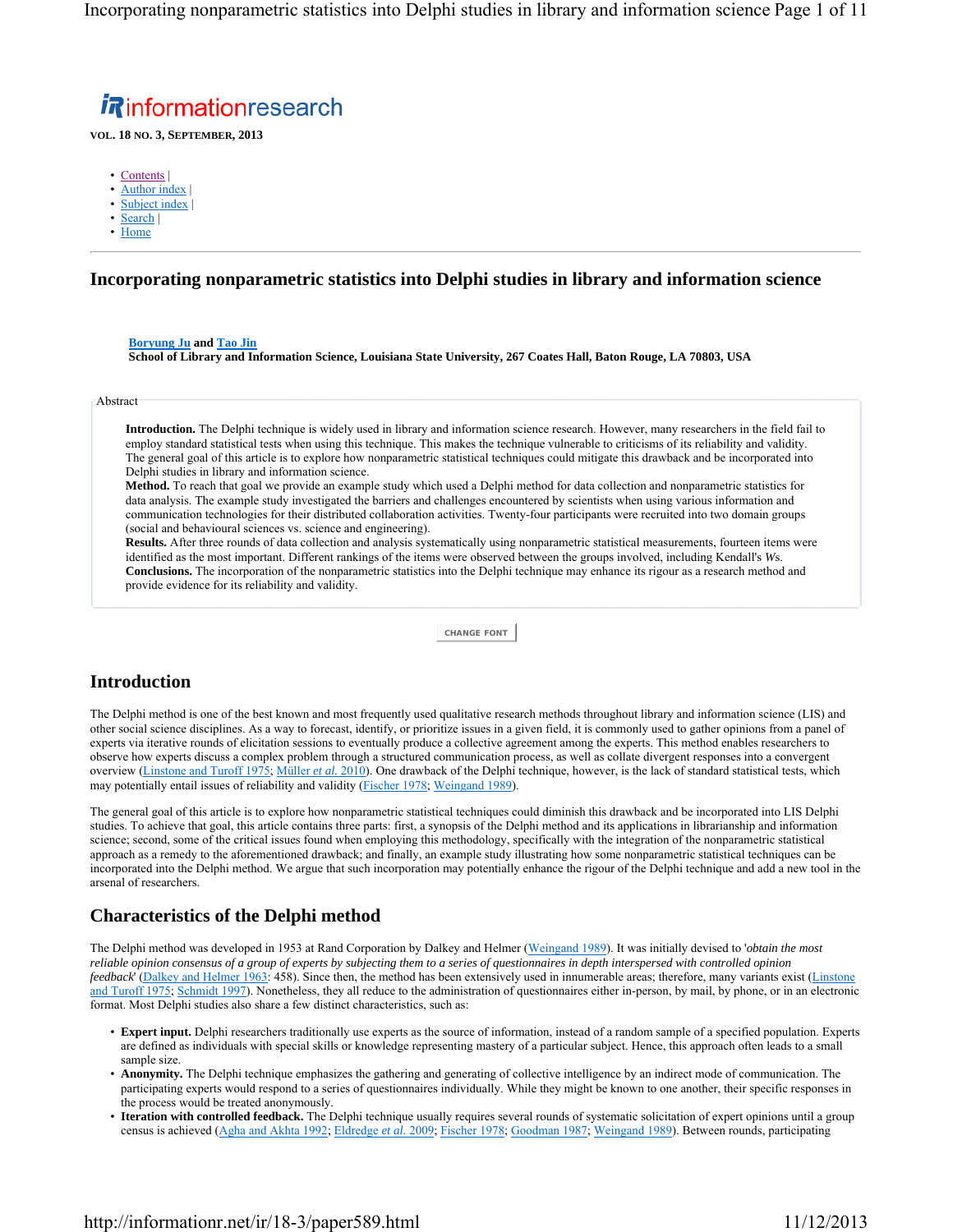experts receive feedback regarding the outcome of each round. Orchestrating a Delphi process requires a modest commitment by all participating experts, but a more significant obligation falls to the researchers (Yarnal *et al*. 2009).

• **Statistical group response.** Many Delphi questionnaires ask respondents to rate or rank items on Likert-type scales. Thus, the research data are mostly ordinal by nature. After each round of data collection a few basic statistics for each item, such as the median and percentage scores, can be calculated as a statistical group response. This allows respondents to see where their opinions fall in the context of the group (Goodman 1987; Reilly 1970).

### **Previous Delphi studies in library and information science research**

In the library and informaton research field, the earliest published Delphi study can be traced back to Borko  $(1970)$  and since then the use of this technique has drastically increased. Using *Library, Information Science &Technology Abstracts*, we identified eighty-seven empirical Delphi research papers published between 1971 and 2011. As shown in Table 1, nearly half (49.4%) of the papers dealt with the general topic of libraries and/or librarianship. This general cluster includes subjects such as books and reading (Du 2009), cataloguing (Smiraglia 2010), electronic information resources (Kochtanek and Hein 1999; Nicholson 2003), information literacy (Saunders 2009), library administration (Maceviciute and Wilson 2009), and reference services (Pomerantaz *et al*. 2003). These studies involve almost all types of libraries and archives, from academic (Harer and Cole 2005) and public (Lukenbill and Immroth 2009) to medical (Eldredge *et al*. 2009) and law (Missingham 2011).

Following libraries and/or librarianship, the second largest cluster was management information systems, which includes business intelligence (Müller *et al.*) 2010), supply chains (Daniel and White 2005), information resources (McFadzean *et al.* 2011), system security (Gonzales *et al.* 2006), electronic commerce (Addison 2003) and computer software development (Dhaliwal and Tung 2000). The third biggest cluster is medical informatics, where the Delphi method has been used to explore health behaviour (Brouwer *et al*. 2008), to appraise certain medical systems (Ambrosiadou and Goulis 1999), and to establish a controlled vocabulary for nursing practice and research (Saranto and Tallberg 2003). It should be noted that most of the authors of the papers mentioned above are from the fields of management and business, medicine and nursing, or computing and engineering. Additionally, the Delphi method has been used extensively in studies on information science (Zins 2007), knowledge management (Holsapple and Joshi 2000), information policy (Meijer 2002), and library education and professionalism (Baruchson-Arbib and Brostein 2002; Weingand 1989).

Through previous Delphi literature, we also attempted to examine the motivations behind the researchers who selected the Delphi approach as their research method. The broad purposes identified in previous research suggest that this technique can be applied in a variety of research situations. After we examined the abstracts of all these papers and extracted their purpose statements, an analysis about these statements was conducted. Five broad purposes emerged, though they are not mutually exclusive: identification; prediction; evaluation; plan or policy development and refinement; and system conceptualization, development, and implementation (Table 1). We found over one third (37%) of the papers stated that the Delphi technique was used to identify something. The objects identified could be risks, factors, attributes, indicators, needs, challenges, opportunities, limitations, uncertainties, vagueness, or any issues relevant to the research problem. The second most common purpose specified was prediction. Almost 20% of the papers aimed to forecast some kind of trend in a given domain, which echoes the tradition of the method. Baruchson-Arbib and Bronstein (2002) remarked that the method is particularly suited to research areas '*for which hard data are either insufficient or inconclusive*' (Baruchson-Arbib and Brostein 2002: 399). The third major identified application of the Delphi method in the eighty-seven studies was evaluation. About 18% of the studies intended to assess certain toolkits, standards, impacts, systems, frameworks, performances, or models. The word *criteria* was one of the most frequently seen terms in such papers. In addition, we found the Delphi method was often adopted in various system development projects, policy analyses and planning activities.

#### Table 1: Some statistics on 87 Delphi studies in library and information science (1971-2011)

|             |    | <b>Publication date</b> | Main subjects involved                   |       |               | Main purposes of the studies                                 |       |               |
|-------------|----|-------------------------|------------------------------------------|-------|---------------|--------------------------------------------------------------|-------|---------------|
| Date Freq.  |    | $\frac{6}{9}$           | Subject term                             | Freq. | $\frac{0}{0}$ | <b>Purpose</b>                                               | Freq. | $\frac{6}{9}$ |
| 1970s       |    |                         | 1.15% Libraries and/or librarianship     | 43    |               | 49.43% Identification                                        | 32    | 36.78%        |
| $1980s - 3$ |    |                         | 3.45% Management information systems     |       |               | 15 17.24% Prediction                                         | 17    | 19.54%        |
| 1990s       | 8  |                         | 9.20% Medical informatics                | 9     |               | 10.34% Evaluation                                            | 16    | 18.39%        |
| 2000s       | 57 |                         | 65.52% Information science               | 6     |               | 6.90% Plan or policy development and refinement              | 13    | 14.94%        |
| 2010s       | 18 |                         | 20.69% Information policy                | 4     | 4.60%         | System conceptualization, development, and<br>implementation | 11    | 12.64%        |
|             |    |                         | Library education and<br>professionalism | 4     | $4.60\%$      |                                                              |       |               |
|             |    |                         | Knowledge management                     |       | $2.30\%$      |                                                              |       |               |
|             |    |                         | Others                                   | 4     | 4.60%         |                                                              |       |               |

If we examine the methods used to conduct these Delphi studies more closely, several salient observations can be summarized. To begin, most of the studies only used a small sample of experts for the survey. Depending on the research questions, the total number of invited panellists or opinion leaders (N) ranged between 10 and 50, although a few studies initially distributed their questionnaires on a larger scale (e.g., **Eldredge** *et al.* 2009, N=1,064; Maceviciute and Wilson 2009, N=125; Baruchson-Arbib and Bronstein 2002, N=120). Second, most of the studies used only two or three rounds of iteration to obtain useful information. Only a few studies conducted the iteration process to four or more rounds (e.g., Weingand 1989). However, the studies' methodology rarely provides any descriptions or justifications for determining when to move to the next round and/or stop polling. Third, very few studies systematically used statistical techniques to present and explain how the group consensus was reached. Focusing on those works written by authors affiliated with libraries or informaton schools reveals that many of studies solely employed a qualitative approach to report their results related to the consensus mechanism and did not include any standard statistical analyses (e.g., Agha and Akhtar 1992; Kochtanek and Hein 1999; Saunders 2009; Smiraglia 2010; Weingand 1989; Westbrook 1997; Zins 2007). Even those few studies which provided statistical analyses were, quite often, limited to group means, medians, standard deviations, or simply percentages of distribution (e.g., Baruchson-Arbib and Bronstein 2002; Du 2009; Feret and Marcinek 1999; Harer and Cole 2005; Zhang and Salaba 2009). This huge gap has left nonparametric statistical techniques a crucial issue to cover. It merits mentioning that Maceviciute and Wilson (2009) employed the Spearman rank correlation test in their data analysis; which may suggest that some researchers have recognized this problem, and attempted to address it.

### **Limitations of Delphi**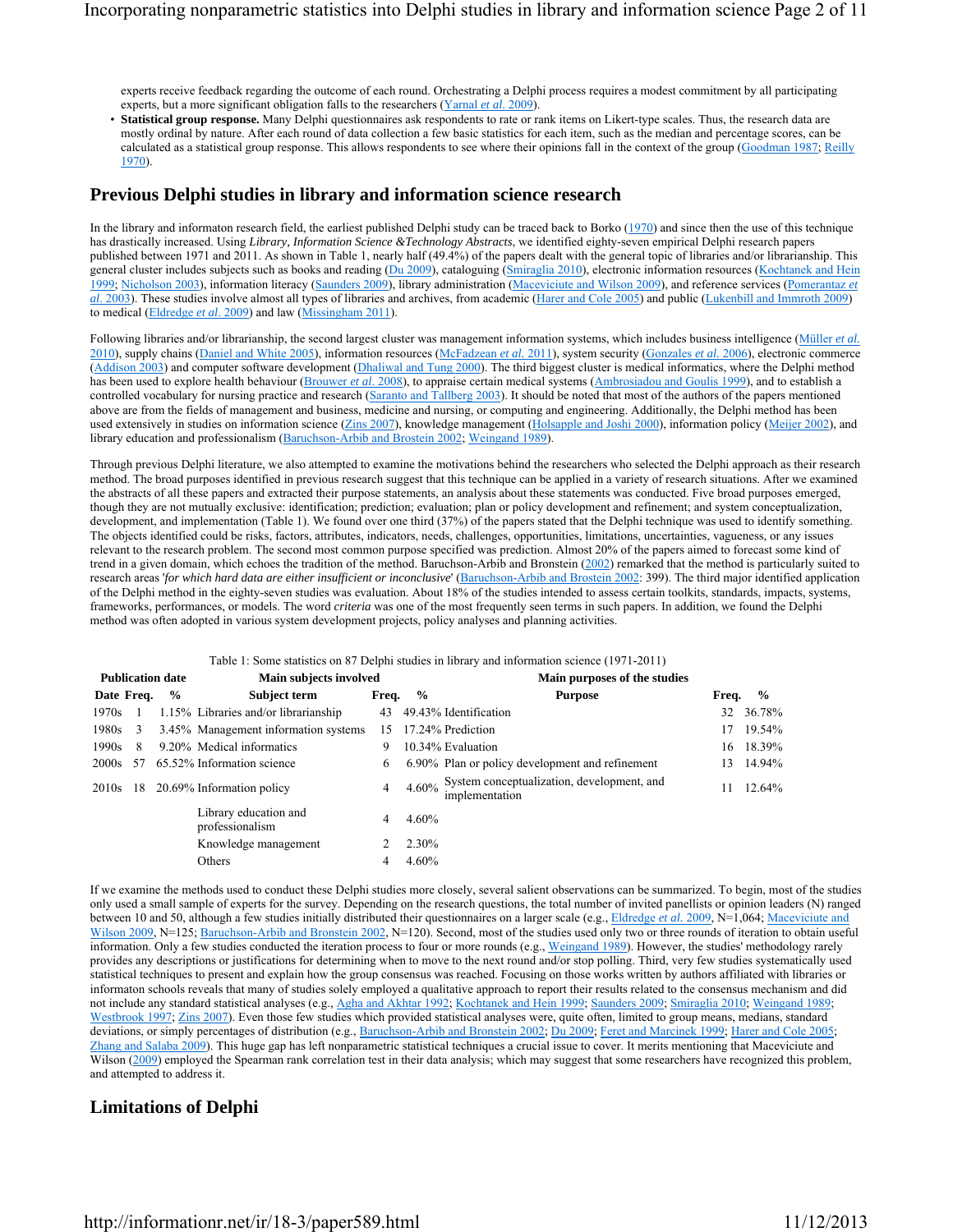There are two core limitations of the Delphi method: the vagueness of the concepts of expert and expertise; and the lack of elementary statistical analyses of data (Baruchson-Arbib and Bronstein 2002; Fischer 1978; Goodman 1987). The first limitation is directly related to the sampling procedures. Because the method relies heavily on the use of experts in gathering information, the qualifications of the experts and the quality of their input are essential in validating a given study. The researchers must develop a set of objective criteria to select experts and assess their expertise. Nevertheless, the actual selection process must still be somewhat arbitrary. The researchers are responsible for proving and justifying that the selected experts are competent and knowledgeable enough to 'yield significantly better and substantially different responses from non-experts' (Goodman 1987: 731).

The second limitation is the lack of standard statistical analyses, which arguably makes the method vulnerable to criticisms of its reliability and validity. Quite often some standard tests for statistical significance, such as standard errors of estimate and systematic correlations of items, are intentionally, or unintentionally, ignored by some Delphi researchers (Fischer 1978). Furthermore, due to its extensive applications, the Delphi method has evolved over time to include many variants. Some researchers, who justified their method as a Delphi variant, actually failed to make a sufficiently rigorous analysis, resulting in a more dramatic convergence than a strict statistical employment of the method (Goodman 1987). However, Fischer (1978) argued that '*[if] Delphi is to be considered seriously as a reliable and valid method, then it must be evaluated by the same standards as other social science methodology*' (Fischer 1978: 68).

# **Critical issues in Delphi procedures**

Despite these limitations, the Delphi method is still a popular tool. Those interested in using this method in the future should consider incorporating techniques that can specifically compensate for the limitations. Moreover, these limitations raise some critical issues to consider. Correspondingly, we propose three critical aspects that need particular attention from the researchers: recruitment of experts; iteration of rounds for experts' input, and the range of identified issues and prioritization of those issues. Along with a series of techniques that researchers can use, we will elaborate each of the aspects below.

### **Recruitment of experts**

One of the most important steps for conducting a Delphi study is to identify and solicit qualified individuals for valuable input. In their study, Okoli and Pawlowski (2004) detailed a procedure for selecting experts as follows:

- **Step 1:** prepare a worksheet that defines categories and knowledge levels of relevant disciplines, skills, individuals/organizations
- **Step 2:** populate the worksheet with names
- **Step 3:** contact experts and/or ask them to nominate other experts
- **Step 4:** rank and categorize experts based on their availability and qualification
- **Step 5:** invite experts according to the target panel size

The size and number of expert groups (or panels) are totally dependent on the nature of the study. Like other qualitative approaches, the Delphi method does not need to ensure the representativeness of statistic samples because this is a group decision mechanism for reaching a group consensus (Okoli and Pawlowski 2004; Ju and Pawlowski 2011). For this reason a relatively small sample size, twenty to forty-five participants per study, is justifiable, as has been shown in many previous studies (e.g., Keller 2001; Ludwig and Starr 2005; Neuman 1995; Westbrook 1997).

#### **Iteration of rounds for experts' input**

As mentioned earlier, iteration with controlled feedback is the most distinguished feature of the Delphi method. But how many rounds of solicitations would be sufficient? As Schmidt (1997) pointed out, one of the possible challenges faced by the researchers is the question of when to stop polling. Too few rounds may lead to an immature outcome, while too many rounds would require a burdensome commitment from the participating experts and the researchers conducting a Delphi study. Although no rules dictate how many rounds should be undertaken, it seems that most of the previous Delphi studies ran through two to three rounds of solicitations without additional justifications. The main issue for researchers is obtaining the most rigorous data while being considerate of the participating experts' time and efforts.

#### **Range of identified issues and prioritization**

Given the natural tendency of the Delphi to centralize opinions, an important question is how to prioritize those identified issues appropriately in each round, and, likewise, 'how many items to carry over to the subsequent rounds' (Schmidt 1997: 764). To address these questions, researchers must make many decisions. The first set of decisions should include: the number of items study participants should respond to in the initial round; if the initial questionnaire has too many items, how many of them should be carried over to the next rounds; and how can the researchers eliminate less meaningful items from the list?

As suggested previously, the primary role of iteration in the Delphi process is to achieve a high degree of consensus. This leads to yet another important decision: how to operationally define the concept of 'degree of consensus'. Few studies provided a clear definition of this notion and, in most cases, the boundaries between *high* and *adequate* agreements among the study participants were vague; different researchers used different statistical elements to represent the boundaries. Some studies used rankings and percentages of agreement or disagreement (Ludwig and Starr 2005), while others used mean ratings and standard deviations (Neuman 1995; Zhang and Salaba 2009; Westbrook 1997). Notably, the rated or ranked items in these studies represent the ordinal scale data, measurement of order (rank order), not a relative size of data. Hence, the application of standard deviation to ordinal level data does not produce a valid interpretation (Schmidt 1997; Stevens 1946). Instead, the rates of agreement using statistics such as Kendall's coefficient of concordance (*W*) or the standard Pearson correlation coefficient (*r*) could be considered to ensure the most rigorous assessment of ratings. Since most of the Delphi studies employ a small sample size, with no assumptions regarding the nature of probability distribution, using a nonparametric statistic such as Kendall's *W*, is a preferred method for result interpretation at each round of a Delphi study.

In order to demonstrate how the above three aspects can be addressed, a study using the ranking-type Delphi method is presented in the following section. This example will illustrate how data were collected and analysed by using nonparametric statistics, as well as the general design of the study. We hope it will provide some insights for the future application of this method.

## **An example study**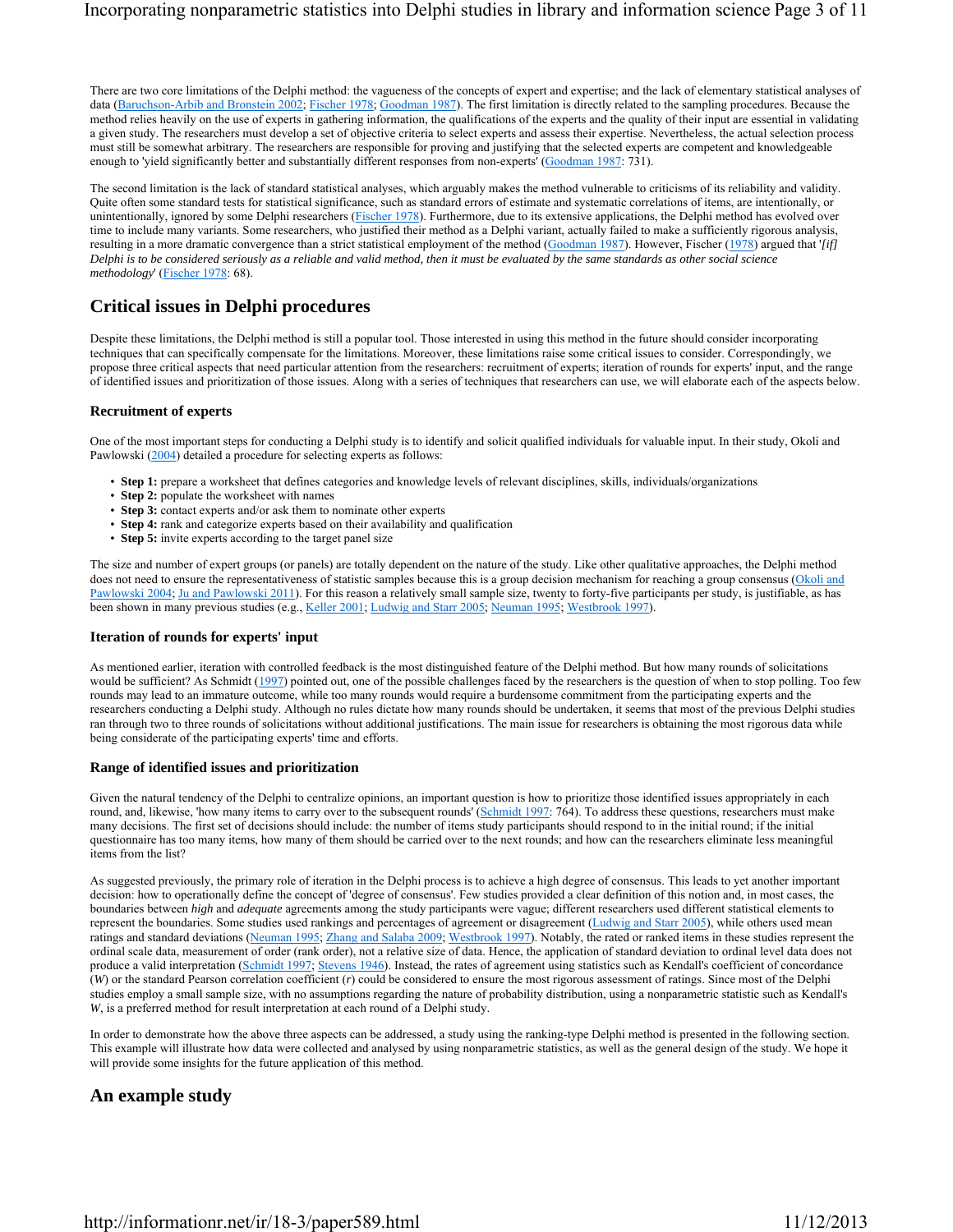The aim of the example study is to investigate the barriers and challenges encountered by scientists when they use information and communication technologies (information and communication technologies) (e.g. collaboration software, video conferencing, and instant messaging tools) for their distributed research collaboration activities (Ju and Pawlowski 2011). A step-by-step procedure is demonstrated.

This study addresses two research questions:

- What are the types of barriers and challenges to the use of information and communication technologies by scientists in the distributed environment of collaboration over the cyber infrastructure?
- Are there any major differences or commonalities in the barriers and challenges to the use of information and communication technologies by research domain (science and engineering vs. social and behavioural sciences)?

#### **Selection of panel members**

The identification and selection of qualified individuals is one of the most fundamental processes when conducting a Delphi study. For this study, the concept of 'expert panellists is defined as researchers who have extensive experience in communicating and collaborating with colleagues at other universities (geographically distributed) for research. Each panellist also uses at least one communication technology, such as email, telephone/Skype, Wikis, video conferencing, Listservs, instant messaging, blogs, or collaboration software suites such as SharePoint (see Appendix).

Initial panel members were identified by the investigators' personal contacts, as well as by recommendations from the investigators' colleagues in other departments at a national, research-oriented university in the United States. In order to solicit initial panel members to participate for the study, investigators explained the purpose of the study, eligibility of participants, time frame for each round, and the basic structure of the Delphi survey (Figure 1). Once experts agreed to participate, invitations went out to their collaborators at other universities or research centres. Twenty-four researchers from five researchoriented universities in four states (Florida, Georgia, Louisiana, and Ohio) were invited to participate in the Delphi survey. This was a purposeful sample using a snowball sampling method due to the availability of eligible participants.



Figure 1: Basic structure of the example study

(Variation for the current study: Rounds 1 and 2 - Combined science and engioneering/social and behavioural sciences panel; Round 3 - Separate ranking by the science and engioneering panel and the social and behavioural sciences panel)

To address the research question of whether or not major differences exist in barriers and challenges experienced by scientists using information and communication technologies, two panels were structured and members were recruited. The science and engineering panel consisted of researchers from the fields of mathematics, computer science, engineering and medicine, while the social and behavioural sciences panel consisted of researchers from psychology, political science, business and geography. In total, twenty-four panellists participated in the study. All of them hold PhD degrees or higher (post-doctoral) and have experience in conducting one or more multi-site research projects by using at least one of the information and communication technologies listed above.

#### **Data collection and analysis for each round**

The online survey (e-Delphi) was administered to elicit opinions from the expert panellists throughout three rounds: Round 1 was the identification of issues by brainstorming among the panellists; Round 2 was ranking identified issues and assessing consensus among all panel members; and Round 3 was re-ranking the shortlisted issues by two different panels. The data analysis was done by following the step-wise method developed by Schmidt (1997) for the attempt to mitigate the weaknesses seen in other ranking-type Delphi approaches.

#### **Round 1**

**Goal** The goal of Round 1 was to identify and elicit the key issues regarding the use of information and communication technologies from the panel members.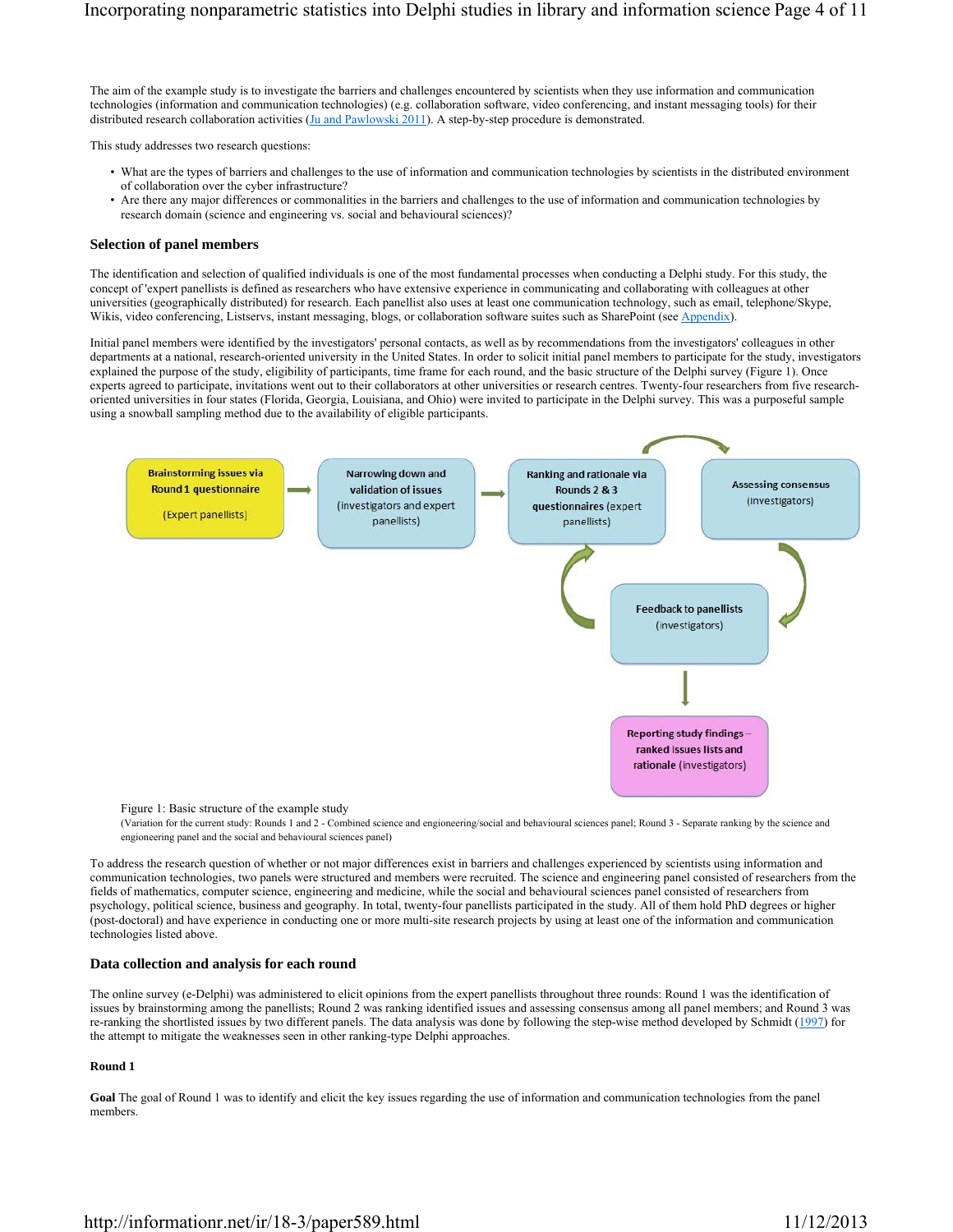**Data collection** The survey was delivered using online survey software to all twenty-four panel members. The survey asked the panellists to list as many major issues (e.g., challenges, constraints or conflicts, barriers) as possible in the use of information and communication technologies for distributed research collaboration. The issues could be of any type, such as technical, social, procedural, financial, organizational or cultural. Panellists were allowed to list issues in a bullet format or list with elaborate explanations and/or examples in order to help the investigators' understanding. Other questions in the survey included the kind of information and communication technologies they used, the size of collaboration (number of collaborators), the multidisciplinary aspects of the research projects they engaged in, the panellists' research domain, and their name and email address for the following surveys. Additional comments were also allowed. After gathering the participation agreements from the twenty-four panellists (twelve from the science and engioneering panel and twelve from the social and behavioural sciences panel), the online survey was delivered and participants were given two weeks to return their answers. The expected time for any given respondent to complete the form was fifteen minutes. E-mail reminders were distributed once in order to boost the response rate.

**Analysing responses** The goal of Round 1 was to identify and elicit the key issues regarding the use of information and communication technologies from the panel members.

|              |                                                                                                                         | Table 2: Example issues and example input items collected in Round 1                                                                                                                                                                                                 |
|--------------|-------------------------------------------------------------------------------------------------------------------------|----------------------------------------------------------------------------------------------------------------------------------------------------------------------------------------------------------------------------------------------------------------------|
|              | <b>Issues identified</b>                                                                                                | <b>Example input</b>                                                                                                                                                                                                                                                 |
|              | or tool use                                                                                                             | Annoyances caused by some features of tools Annoying aspects of Skype, for example, one cannot turn off the notification that appears on the<br>screen every time a contact comes online                                                                             |
|              | 2 Confidentiality concerns                                                                                              | Potential break of confidentiality                                                                                                                                                                                                                                   |
|              | 3 Cost of software, equipment or services                                                                               | Financial or who will foot the bill                                                                                                                                                                                                                                  |
| $\Delta$     | Data management issues - lack of centralized<br>control                                                                 | Version control for collaborators outside university or department                                                                                                                                                                                                   |
|              | Differences in participants' preferences and<br>choices of collaboration tools                                          | Using the same type of collaboration technologies (e.g. some use Skype, WebEx, Yahoo)                                                                                                                                                                                |
| 6            | Differential levels of competence or<br>experience with technologies                                                    | Varying levels of technological savvy among collaborators                                                                                                                                                                                                            |
|              | Difficulty capturing and maintaining online<br>7 meeting proceedings and other data about<br>collaborative activities   | Ability to record, playback or summarize                                                                                                                                                                                                                             |
| $\mathbf{Q}$ | Difficulties facilitating and making<br>contributions to online group discussion                                        | Facilitating the raising and expression of questions by remote audiences remains tough                                                                                                                                                                               |
|              | Discomfort of some individuals related to<br>9 mediated communication (affective states,<br>styles of work, etc.)       | 'I don't think everyone is comfortable with viewing people or having people view oneself on<br>screen (e.g. videoconferencing, Skype)creating an unbalanced group from the standpoint of<br>affective state.'                                                        |
|              | Technology-mediated communication is less<br>10 effective or productive (vs. in-person, face-to-<br>face communication) | 'Very few information and communication technologies can replace face-to-face communication,<br>even if we see each other. I don't believe we behave the same way when communicating through<br>information and communication technologies as we would face-to-face. |

#### **Round 2**

**Goal** The goal of Round 2 was to rank issues and assess consensus from all panel members.

**Data collection** The survey questionnaire presented to the panel members consisted of the twenty-seven-issue list with a short definition or explanation of each item, a glossary of terminologies used in the study, and a copy of their responses to the first round questionnaire. According to Schmidt (1997), ranking around twenty items is considered reasonable at an early stage of Delphi. In this round, each panellist was asked to rank the listed items by importance, where one equalled the most important and twenty-seven the least. No two items were allowed the same ranking. A time frame of two weeks was given, and fourteen out of twenty-four panellists returned their responses.

**Analysing responses** The rankings provided by the fourteen panellists were recorded, and the mean ranks were calculated for each item. Table 3 shows the list of items with mean rank, variance of rank  $(D^2)$ , Kendall's *W*, and chi-squared  $(\chi^2)$ . From this table, items on the top in the mean rank column are rated *important* by panellists. As seen in the table, there is no obvious top group of items in terms of mean ranking, and the investigators had a difficult time setting a cut-off point. To assess the group consensus, Kendall's *W* was calculated and a low level of agreement ( $W = 0.103$ ) was found. In the nonparametric statistical approach, a strong agreement or consensus exists for  $W>0.7$ ; a moderate agreement for  $W=0.5$ ; and a weak agreement for  $W<sub>0</sub>$ 0.3 (Garcia-Crespo *et al.* 2010). This was somewhat expected considering that individual panellists come from a variety of research domains, and used different tasks and tools. This assumption prompted the investigators to consider the association, if any, between the two research domains (science and engioneering vs. social and behavioural sciences). As indicated in the previous studies (Kendall and Gibbons, 1990; Schmidt 1997) Kendall's *T* (rank order correlation coefficient) can be used to find the agreement between two groups. In this case, our calculation for *T* resulted in -0.009 (approximately zero), which means that there was no association between the two groups' rankings. Consequently, the investigators decided to separate the full panel into two independent groups for the next round of data collection. By calculating the differences between the mean rank and the grand means, variance of rank was measured to assess how each item was dispersed. Chi-squared values were also calculated to demonstrate the level of association between the issues and ranks; this relationship was found statistically significant.

Table 3. Example of ranking of issues by expert panellists

| <b>Issue number Mean rank</b> $D^2$ |  |  |
|-------------------------------------|--|--|

| 26 | 7.64  | 40.45 |
|----|-------|-------|
| 25 | 10.57 | 11.76 |
| 10 | 11.18 | 7.95  |
| 27 | 11.64 | 5.57  |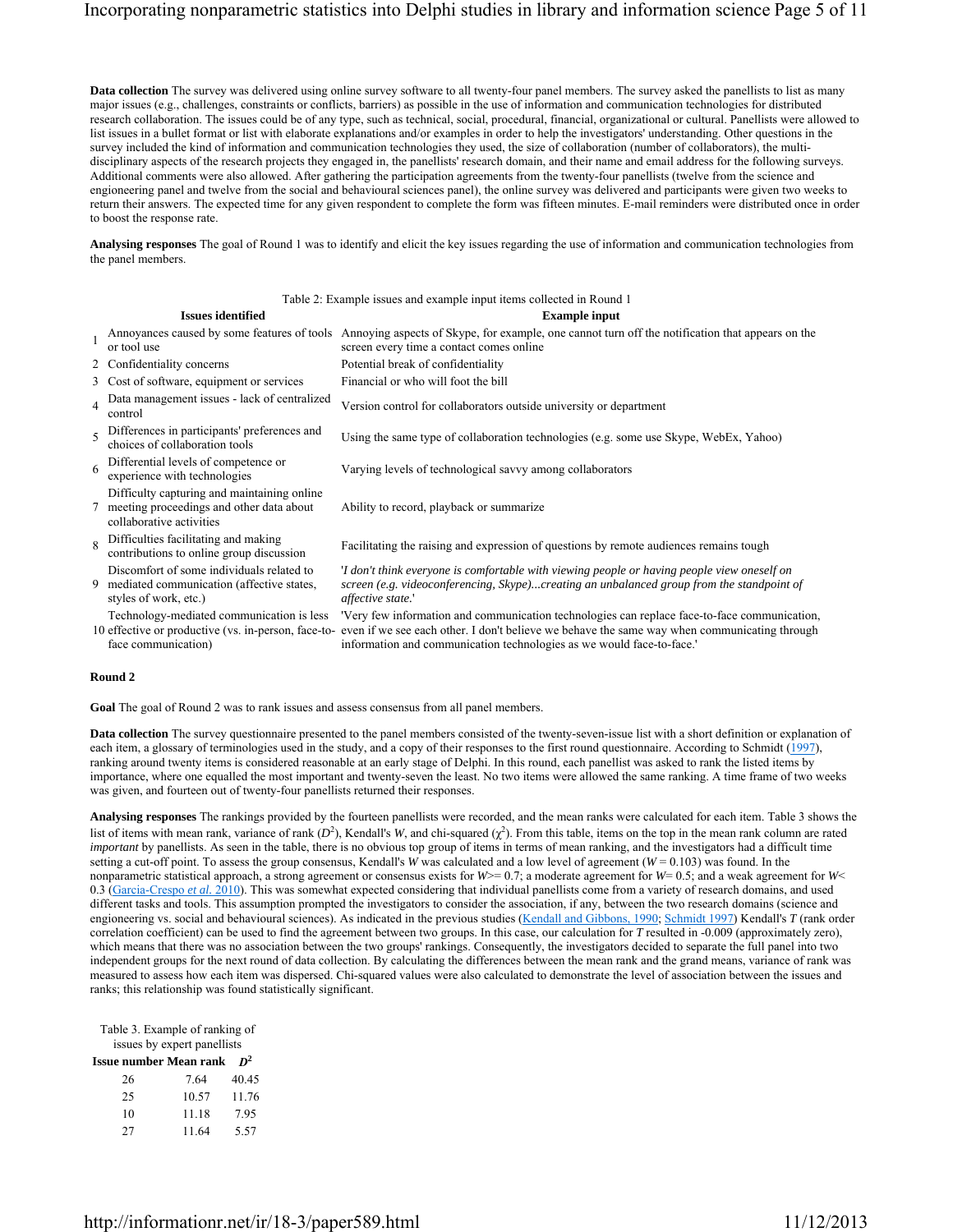|                   | 0.103  | 37.657   |
|-------------------|--------|----------|
|                   | W      | $\chi^2$ |
| Grand means 14.00 |        |          |
| <b>Totals</b>     | 377.99 | 169.5    |
| $\overline{2}$    | 18.86  | 23.62    |
| $\overline{4}$    | 18.5   | 20.25    |
| 7                 | 16.96  | 8.76     |
| 15                | 16.5   | 6.25     |
| 16                | 16.04  | 4.16     |
| 22                | 15.93  | 3.72     |
| 17                | 15.93  | 3.72     |
| 18                | 15.89  | 3.57     |
| 12                | 15.68  | 2.82     |
| 19                | 15.64  | 2.69     |
| 21                | 15.57  | 2.46     |
| 14                | 14.82  | 0.67     |
| 11                | 13.86  | 0.02     |
| 5                 | 13.57  | 0.18     |
| 9                 | 13.36  | 0.41     |
| 13                | 13.25  | 0.56     |
| 24                | 12.89  | 1.23     |
| 6                 | 12.86  | 1.3      |
| $\mathbf{1}$      | 12.71  | 1.66     |
| 8                 | 12.36  | 2.69     |
| 23                | 12.14  | 3.46     |
| 3                 | 11.93  | 4.28     |
| 20                | 11.71  | 5.24     |

#### **Round 3**

**[Goal]** The goal of Round 3 was to re-rank issues and examine the differences by research domains.

**[Data collection]** In this round, the investigators decided to reduce the number of items to be ranked from twenty-seven to fourteen. Based on the mean ranks for each item we produced a list of fourteen items with mean ranks for each and item descriptions in the order of importance, rather than a random or alphabetical order. As a result, two different lists of items were sent to the two groups/panels (science and engioneering and social and behavioural sciences groups) separately. The panellists were again asked to rank these issues by importance. Seventeen panellists (nine from the science and engioneering panel and eight from social and behavioural sciences panel) returned their responses.

**[Analysing responses]** The most important fourteen items were decided based on the mean ranks (mean rank <13.5). The decision of the cut-off point was made by the investigators considering the wide gaps in mean ranking. This was a natural 'breaking point' which halved the original number of twenty-seven. Then Kendall's *W* was calculated separately for each panel. As a result, Kendall's *W* for the science and engioneering panel was 0.207, and 0.120 for the social and behavioural sciences panel. They were slightly higher than the previous round but still in the lower range.

#### **Presentation of findings**

The findings of a Delphi study can be presented in any format: list of items, categories or tables with related statistics or narratives. Table 4 lists the final findings of the example study, which includes fourteen top issues that were identified by the science and engioneering and social and behavioural sciences panels respectively. The items are ranked in descending order by their final mean ranks.

> Table 4. Top fourteen issues ranked by panels for each research domain, categorized by issue type (Ju and Pawlowski 2011) (Note: \*=Top 14 issue for both groups)

|                   | science and engioneering GROUP        |                    |                   | social and behavioural sciences GROUP                           |                          |
|-------------------|---------------------------------------|--------------------|-------------------|-----------------------------------------------------------------|--------------------------|
| <b>Issue</b><br># | <b>Issue</b>                          | <b>Issue Type</b>  | <b>Issue</b><br># | <b>Issue</b>                                                    | <b>Issue Type</b>        |
| 20                | Quality issues (audio/video)          | Tool or technology | 24                | Time or effort to learn                                         | Individual               |
| $25*$             | Unreliability of technology           | Tool or technology | 6*                | Differential competence or experience                           | Individual               |
| $26*$             | Usability issues                      | Tool or technology | $27*$             | Variance in tool availability                                   | Resources                |
| 23                | Technology infrastructure limitations | Tool or technology | $25*$             | Unreliability of technology                                     | Tool or technology       |
| 16                | Limitations of collaboration tools    | Tool or technology | 8                 | Difficulties facilitating or contributing                       | Collaboration<br>process |
| 11                | Incompatibility of technologies       | Tool or echnology  | $26*$             | Usability issues                                                | Tool or technology       |
| $6*$              | Differential competence or experience | Individual         | $10*$             | Information technology-mediated communication<br>less effective | Collaboration<br>process |
|                   | Annoyances - tools                    | Tool or technology | $3*$              | Cost                                                            | Resources                |
| $27*$             | Variance in tool availability         | Resources          | 19                | Negative impact on motivation                                   |                          |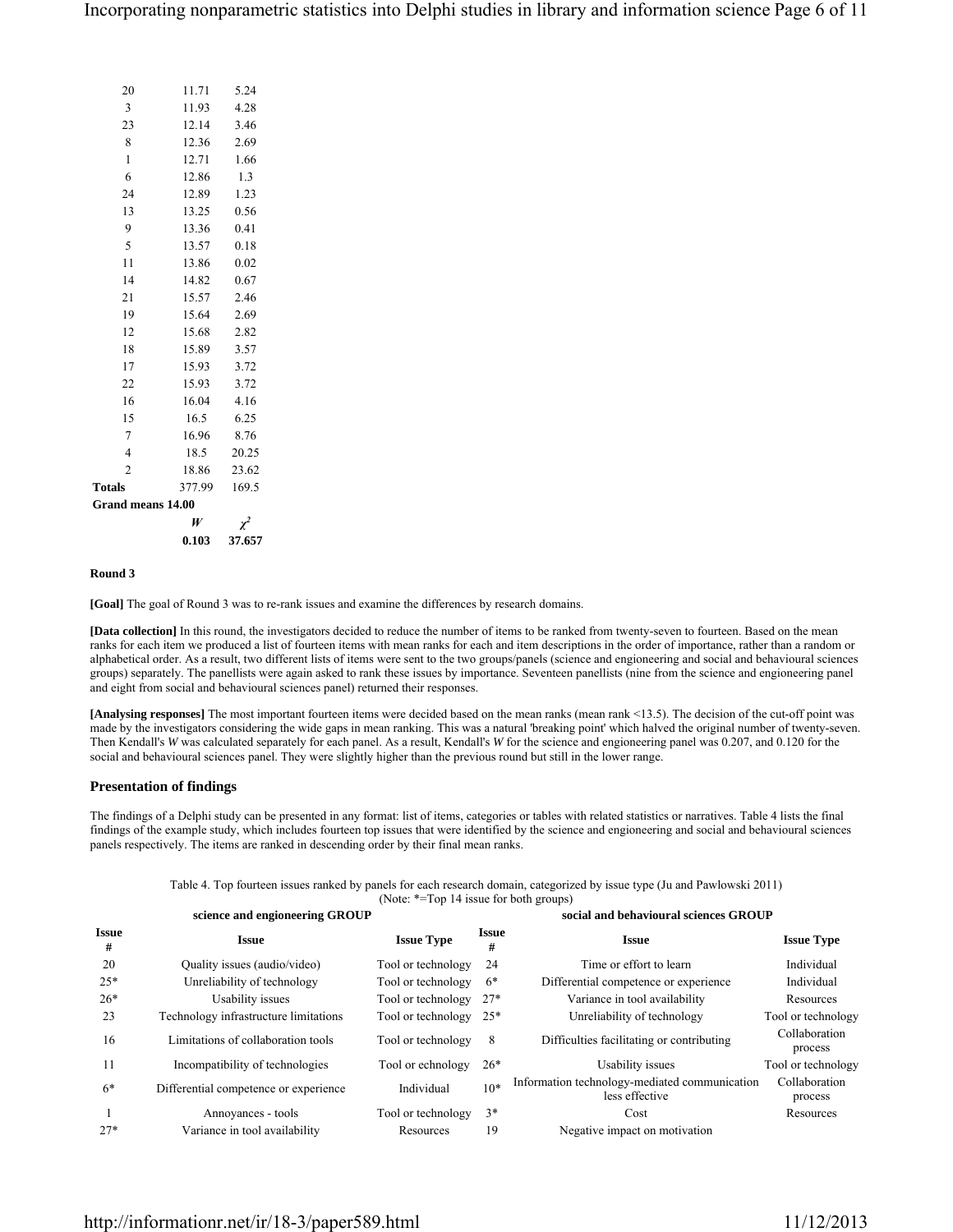|       |                                                                 |                          |    |                                            | Collaboration<br>process |
|-------|-----------------------------------------------------------------|--------------------------|----|--------------------------------------------|--------------------------|
| $10*$ | Information technology-mediated<br>communication less effective | Collaboration<br>process | 21 | Scheduling or time zone issues             | Logistics                |
| 12    | Information overload                                            | Collaboration<br>process | 14 | Lack of willingness to adopt or learn      | Individual               |
| $3*$  | Cost                                                            | Resources                |    | Differences in tool preferences or choices | Individual               |
| 22    | Security and security policy                                    | Tool or technology       | 9  | Discomfort with mediated communication     | Individual               |
| 13    | Insufficient technical support                                  | Resources                | 17 | More misunderstandings                     | Collaboration<br>process |

As mentioned previously, the Delphi technique is highly conducive to producing a consensus among group members through several rounds of opinion solicitations. Hence, the presentation of Delphi results should reflect this convergence process. As illustrated in the above example study, Tables 2, 3 and 4 profile how the group consensus for this given topic was eventually achieved.

It is also recommended that the demographics of experts be provided so that the readers have a glance of the panel members' qualification and skill levels, which supports the relevance and reliability of respondents to a specific topic (Brancheau and Wetherbe 1987; Schmidt 1997).

### **Discussion: concerns and limitations**

While the strengths of the Delphi method are evident, its challenges are also well perceived. A couple of concerns and limitations encountered in the course of conducting this study drew our attention.

*Number and range of identified issues and homogeneity of panel members:* Twenty-four study participants were recruited into two different domain groups (social and behavioural sciences vs. science and engioneering) in order to examine whether or not differences exist in the barriers/challenges perceived by them using information and communication technologies. Each panellist was asked to generate at least ten major issues. The collected inputs were then collated and categorized by the investigators into a list of identified issues. It turned out that the spectrum and numbers of the identified issues were as broad as the diversity of the participants' domain areas in this study. The types of identified issues ranged from tool/technology, collaboration process, logistics and resources to individual experience or perception (see Table 4 for the identified issues in detail). The wide-ranging of the issues might have led to the lower agreement among the participants.

*Agreement rate among experts (panel members) for reliability:*Given the characteristics of the Delphi method, applying nonparametric techniques is considered to be preferred for several reasons. First, in practice, we may often encounter data that comes from a non-normal distribution which skewed, highly peaked, highly flat, etc., and is not covered by parametric methods. In such situations, nonparametric techniques should be used, because they do not assume a particular population probability distribution. In contrast, parametric statistical approaches, 'hypothesis testing and the confidence interval rely on the assumption that the population distribution function is known, or a few unknown parameters' (Conover 1999: 115). Most parametric methods are based on the normality assumption, in which data are normally distributed and the 'parameters,' such as means, standard deviations and proportions, provide important clues to understanding the shape or spread of the probability distribution. Secondly, thanks to their distribution-free nature, nonparametric techniques 'are valid for data from any population with any probability distribution' (Conover 1999: 116). Therefore, the data from a biased, non-random sample, like the Delphi's sample of experts, would still be valid using nonparametric methods with a good statistical power to data analysis. Third and most important, nonparametric techniques are equipped to handle ordinal data. They are 'often the only [methods] available for data that simply specify order (ranks)' (Sprent and Smeeton 2000: 5). As described previously, the Delphi methods depend heavily on iterative elicitations from respondents who are repeatedly asked to identify and rank items. Nonparametric methods include a family of statistical procedures used to analyse the ranked data, such as the Friedman test and Kendall's *W*; these can be used to test for evidence of consistency between the respondents who assign the ranking. Delphi researchers could consider these procedures useful to track consensus in a rigorous, statistical manner. Finally, when the study sample size is very small (Siegel and Castellan 1988) nonparametric statistics are more appropriate, in order to retain the same statistical power to test null hypotheses.

With all above-mentioned characteristics of nonparametric statistics, some specific methods were considered for application in our example study. One of the focal points of using the Delphi method is to elicit and shape a group consensus. The degree of agreement achieved among raters (experts/panel members) must be substantial for researchers to make their decisions regarding the optimal number of iterations. Ensuring a certain degree of agreement is directly related to the reliability and validity of the data collected and consequently analysed from each round of inquiries. Moreover, as mentioned earlier, few of the previous Delphi studies specified their adequate level of agreement. The majority of Delphi studies used descriptive statistics, such as average, percentile or standard deviation, with ill-defined cut-off points for the agreement rates. To remedy this, our sample study sought a more sound and consistent way to demonstrate degree of agreement rates by calculating Kendall's W. An analysis of participant rankings indicated that the mean ranks are relatively flat and widely dispersed among the identified issues. This could be due to the different issues (challenges and conflicts) emphasized by the individual panellists, and could be considered for future endeavour.

### **Conclusions**

The Delphi method is a popular method used by researchers to investigate a variety of research questions in the field of library and information science. Often the Delphi method is not considered as rigorous as other research methods. This is primarily due to a lack of standard statistical tests which would ensure the validity and reliability of the research. Without such statistical tests, it would then be hard to accurately define the optimal number of iterative rounds for data collection. It also would be not statistically rigorous to designate consistent cut-off points for the level of agreement among the panel members. In order to address these critical issues, the authors attempted to explore the applicability of nonparametric statistics as one of the possible solutions, via an illustrative study. More specifically, in our sample study, research attempts were made to identify the source of the challenges encountered by collaborative researchers, and to understand the interrelations among the identified issues.

There are two advantages to our nonparametric statistics approach. One is that, when using a small sample size, our approach provides rigorous and reliable statistics regarding the degree of consensus among the panellists. Another advantage is the justification for setting the cut-off point for each iteration. In most of the previously conducted LIS Delphi studies, explanations about the levels of consensus (or agreement) among panellists at each round are underemphasized, creating a lack of support for the underlying logic. For example, using percentages or the standard deviation of agreement among panellists, or collecting only the descriptive characteristics of data from each round, does not ensure a level of consensus has been achieved, and results are less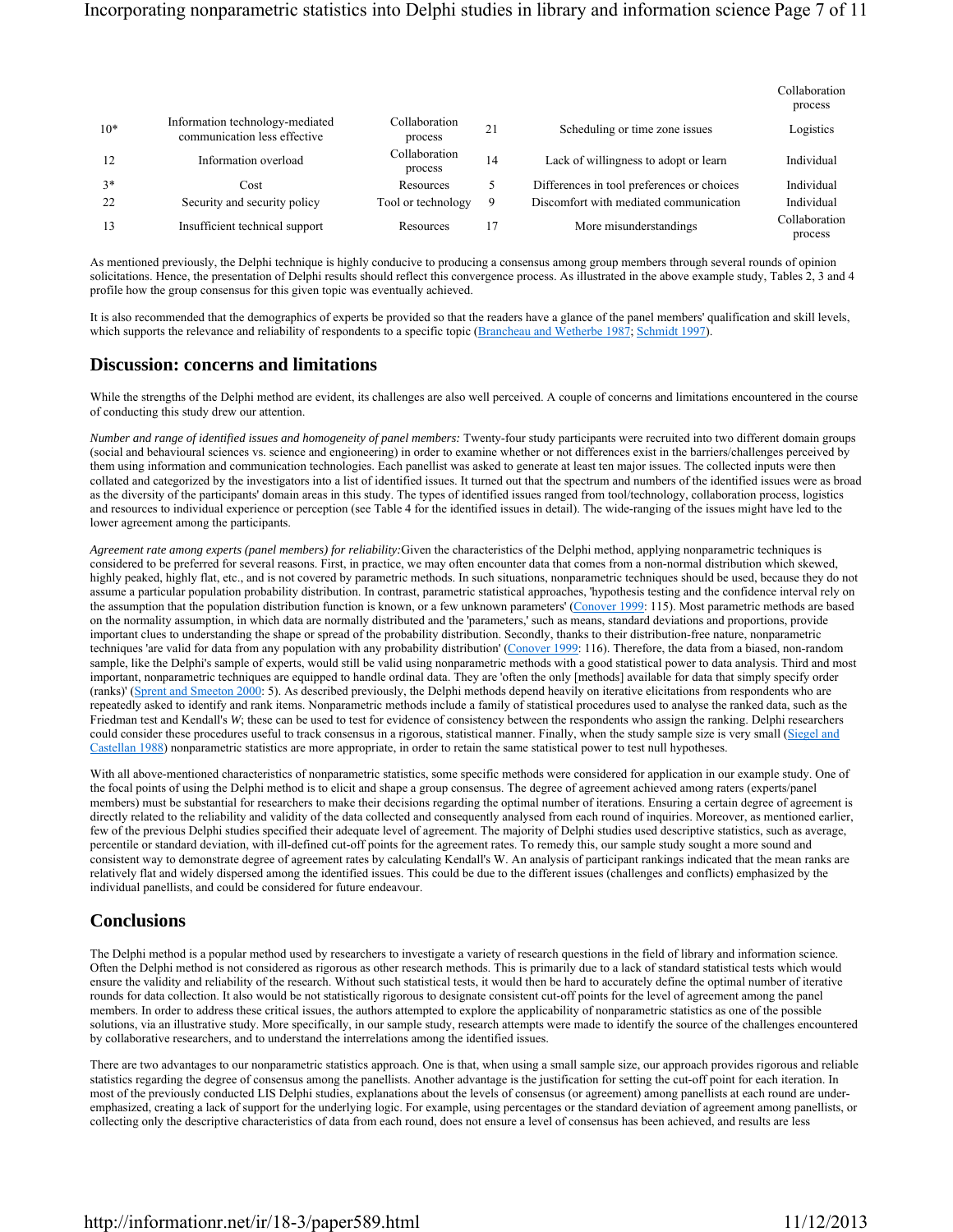predictable. Using our approach could respond to the criticism of this method being 'not a statistically rigorous methodology for predicting the future' (Ludwig and Starr 2005: 316).

We propose our approach with one proviso. As discussed, when the homogeneity of the panel of experts is not guaranteed and Delphi researchers have to deal with a variety of broad and complex topics, which need to be identified in their study, then the approach presented in our example study would not be well served. Therefore, the choice of the method should be made carefully with consideration for the many tenets that define good, basic research. That having been said, the Delphi method with our nonparametric statistical approach can, potentially, be an excellent tool for LIS researchers.

### **Acknowledgements**

Authors would like to thank referees, the editor (North American editor), and the copyeditor for valuable feedback and constructive suggestions to improve this manuscript. We also appreciate Rachel Gifford for her time and effort to read and edit our manuscript.

### **About the author**

Boryung Ju is an Associate Professor in the School of Library and Information Science, Louisiana State University, USA. She received her Master's degree in Library and Information Science from Indiana University and her PhD in Information Studies from the Florida State University, USA. She can be reached at: bju1@lsu.edu.

Tao Jin is an Assistant Professor in the School of Library and Information Science, Louisiana State University, USA. He received his Master's degree in Library and Information Science, and PhD in Information Studies from McGill University, Canada. He can be reached at: taojin@lsu.edu.

**References**

- Addison, T. (2003). E-commerce project development risks: evidence from a Delphi survey. *International Journal of Information Management*, **23**  $(1)$ , 25-40.
- Agha, S. S., & Akhtar, S. (1992). The responsibility and the response: sustaining information systems in developing countries. *Journal of Information Science*, **18**(4),283-292.
- Ambrosiadou, B. V., & Goulis, D. G. (1999). The Delphi method as a consensus and knowledge acquisition tool for the evaluation of the diabetes system for insulin administration. *Medical Informatics and the Internet in Medicine*, **24**(4), 257-268.
- Baruchson-Arbib, S., & Bronstein, J. (2002). A view to the future of the library and information science profession: a Delphi study. *Journal of the American Society for Information Science and Technology*, **53**(5), 397-408.
- Borko, H. (1970). *A study of the needs for research in library and information science education*. Washington, D.C.: U.S. Office of Education, Bureau of Research.
- Brancheau, C., & Wetherbe, C. (1987). Key issues in information systems management. *MIS Quarterly*, **11**(1),23-45.
- Brouwer, W., Oenema, A., Crutzen, R., de Nooijer, J., de Vries, N. K. & Brug, J. (2008). An exploration of factors related to internet-delivered behavior change interventions aimed at adults: a Delphi study approach. *Journal of Medical Internet Research***10**(2), Retrieved 10 July, 2012 from http://www.jmir.org/2008/2/e10/ (Archived by WebCite®athttp://www.webcitation.org/6ITddU8Fw)
- Conover, W.J. (1999). *Practicalnonparametric statistics*. (3rd. ed.). New York: John Wiley & Sons.
- Dalkey, N.(1968) *Predicting the future*. Santa Monica, CA: Rand Corporation
- Dalkey, N. & Helmer, O. (1963). An experimental application of the Delphi method to the use of experts. *Management Science*, **9**, 458-467.
- Daniel, E. M. & White, A. (2005). The future of inter-organisational system linkages: findings of an international Delphi study. *European Journal of Information Systems*, **14**(2),188-203.
- Dhaliwal, J. S. & Tung, L. (2000). Using group support systems for developing a knowledge-based explanation facility. *International Journal of Information Management*, **20**(2), 131.
- Du, Y. (2009). Librarians' responses to 'reading at risk': a Delphi study. *Library and Information Science Research*, **31**(1), 46-53.
- Eldredge, J. D., Harris, M. R., & Ascher, M. T. (2009). Defining the Medical Library Association research agenda: methodology and final results from a consensus process. *Journal of the Medical Library Association*, **97**(3), 178-185.
- Feret, B., & Marcinek, M. (1999). The future of the academic library and the academic librarian: a Delphi study. *Librarian Career Development*, **7** (10), 91-107.
- Fischer, R. G. (1978). The Delphi method: a description, review and criticism. *The Journal of Academic Librarianship*, **4**(2), 67-70.
- Garcia-Crespo, A., Colomo-Palacios, R., Soto-Acosta, P., & Ruano-Mayoral, M. (2010). A qualitative study of hard decision making in managing global software development teams. *Information Systems Management*,?**27**(3), 247-252.
- Gonzalez, R., Gasco, J., & Liopis, J. (2006). Information systems managers' view about outsourcing in Spain. *Information Management and Computer Security*, **14**(4), 312-326.
- Goodman, C. M. (1987). The Delphi technique: a critique. *Journal of Advanced Nursing*, **12**, 729-734
- Harer, J. B., & Cole, B. R. (2005). The importance of the stakeholder in performance measurement: critical processes and performance measures for assessing and improving academic library services and programs. *College and Research Libraries*, **66**(2), 149-170.
- Holsapple, C., & Joshi, K. (2000). An investigation of factors that influence the management of knowledge in organizations. *Journal of Strategic Information Systems*, **9**(2/3), 235-261.
- Ju, B., & Pawlowski, S. (2011). Exploring barriers and challenges of information and communication technology use in distributed research today: a ranking-type Delphi study. *Proceedings of the American Society for Information Science and Technology*, **48**, 1-9.
- Keller, A. (2001). Future development of electronic journals: a Delphi study. *The Electronic Library*, **19**(6), 383-396.
- Kendall, G., & Gibbons, D. (1990). *Rank correlation methods*. London: Edward Arnold.
- Kochtanek, T. R., & Hein, K. K. (1999). Delphi study of digital libraries. *Information Processing and Management*, **35**(3), 245.
- Linstone, H., & Turoff, M. (1975). *The Delphi method: techniques and applications*. London: Addison-Wesley Publishing Company, Inc.
- Ludwig, L., & Starr, S. (2005). Library as place: results of a Delphi study. *Journal of Medical Library Association*, **93**(3), 315-326.
- Lukenbill, B., & Immroth, B. (2009). School and public youth librarians as health information gatekeepers: research from the Lower Rio Grande Valley of Texas. *School Library Media Research*, **12.**
- Maceviciute, E., & Wilson, T.D. (2009). A Delphi investigation into the research needs in Swedish librarianship. *Information Research*, **14**(4), paper 419. Retrieved 20 May, 2012 from http://InformationR.net/ir/14-4/paper419.html (Archived by WebCite® at http://informationr.net/ir/14- 4/paper419.html)
- McFadzean, E., Ezingeard, J., & Birchall, D. (2011). Information assurance and corporate strategy: a Delphi study of choices, challenges, and developments for the future. *Information Systems Management*, **28**(2), 102-129.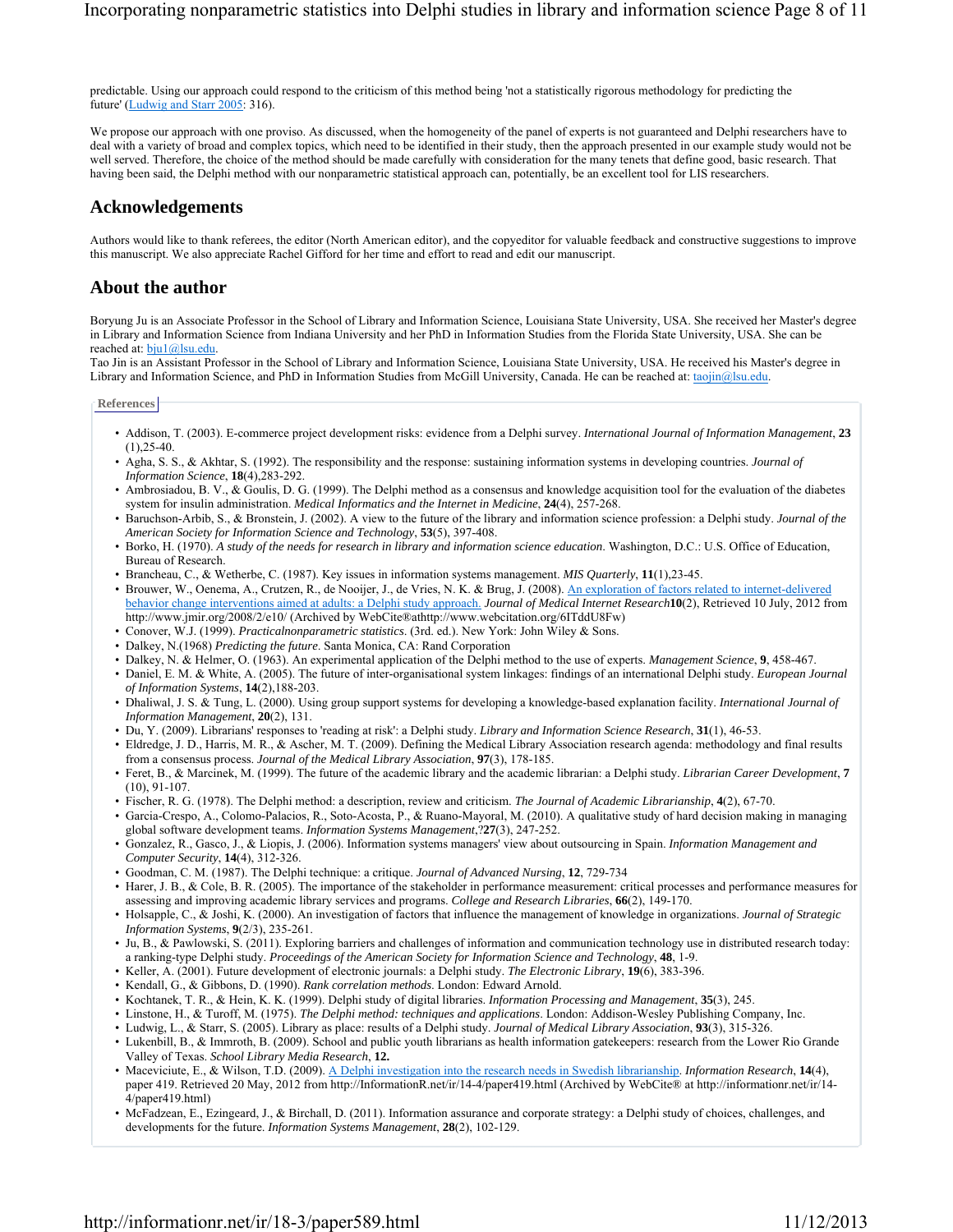- Meijer, A. A. (2002). Geographical information systems and public accountability. *Information Polity: The International Journal of Government and Democracy in the Information Age*, **7**(1), 39-47.
- Missingham, R. (2011). Parliamentary library and research services in the 21st century: a Delphi study.*IFLA Journal*, **37**(1), 52-61.
- Müller, R. M., Linders, S., & Pires, L.F. (2010). Business intelligence and service-oriented architecture: a Delphi study. *Information Systems Management*, **27**, 168-187.
- Neuman, D. (1995). High school students' use of databases: results of a national Delphi study. *Journal of the American Society for Information Science*, **46**(4), 284-298.
- Nicholson, S. (2003). Bibliomining for automated collection development in a digital library setting: using data mining to discover web-based scholarly research works. *Journal of the American Society for Information Science and Technology*, **54**(12), 1081-1090.
- Okoli, C., & Pawlowski, S. (2004). The Delphi method as a research tool: an example, design considerations and applications. *Information and Management*, **42**, 15-29.
- Pomerantz, J., Nicholson, S. & Lankes, R. (2003). Digital reference triage: factors influencing question routing and assignment. *Library Quarterly*, **73**(2), 103.
- Reilly, K. (1970). The Delphi technique: fundamentals and applications. In H. Borko (Ed.), *A study of the needs for research in library and information science education* Washington, D.C.: U.S. Office of Education, Bureau of Research. 252-267.
- Saranto, K., & Tallberg, M. (2003). Enhancing evidence-based practice a controlled vocabulary for nursing practice and research. *International Journal of Medical Informatics*, **70**(2/3), 249-253.
- Saunders, L. (2009). The future of information literacy in academic libraries: a Delphi study. *Portal: Libraries and the Academy*, **9**(1), 99-114.
- Siegel, S. & Castellan, N. (1988). *Nonparametric statistics for the behavioral sciences*. (2nd. ed.). New York: McGraw-Hill.
- Schmidt, R. (1997). Managing Delphi surveys using nonparametric statistical techniques. *Decision Sciences*, **28**(3), 763-774.
- Smiraglia, R. P. (2010). A research agenda for cataloging: the CCQ editorial board responds to the year of cataloging research. *Cataloging and Classification Quarterly*, **48**(8), 645-651.
- Sprent, P., & Smeeton, N.C. (2000). *Applied nonparametric statistical methods*. (3rd. ed.). Boca Raton, FL: Chapman and Hall/CRC.
- Stevens,S. (1946). On the theory of scales of measurement. *Science,*, **103**(2684), 677–680.
- Westbrook, L. (1997). Information access issued for interdisciplinary scholars: results of a Delphi study on women's studies research. *The Journal of Academic Librarianship*, **23**(3), 211-216.
- Weingand, D. (1989). Wisconsin continuing education profile: a Delphi projection of needs, 1986. *Journal of Education for Library and Information Science*, **30**(1), 39-50.
- Yarnal, B., Harrington, J., Comrie, A., Polsky, C., & Ahlqvist, O. (2009). Lessons learned from the HERO project. In B. Yarnal, C. Polsky, & J. O'Brien (Eds.), *Sustainable Communities on a Sustainable Planet: The Human-Environment Regional Observatory Project.* Cambridge, UK: Cambridge University Press. 317-338.
- Zhang, Y., & Salaba, A. (2009). What is next for functional requirements for bibliographic records? A Delphi study. *Library Quarterly*, **79**(2), 233- 255.
- Zins, C. (2007). Conceptions of information science. *Journal of the American Society for Information Science and Technology*, **58**(3), 335-350.

**How to cite this paper** 

Ju, B., & Jin, T. (2013). " Incorporating nonparametric statistics into Delphi studies in library and information science " *Information Research*, **18**(3) paper xxx. [Available at http://InformationR.net/ir/18-3/paperxxx.html]

**Find other papers on this subject**

| <b>Scholar Search</b> | <b>Google Search</b> | <b>Bing</b> |
|-----------------------|----------------------|-------------|
|                       |                      |             |

Check for citations, using Google Scholar

Like  $\langle 0 |$  **Tweet**  $\langle 0 |$ 

### **Appendices**

**Appendix: Sample instrument**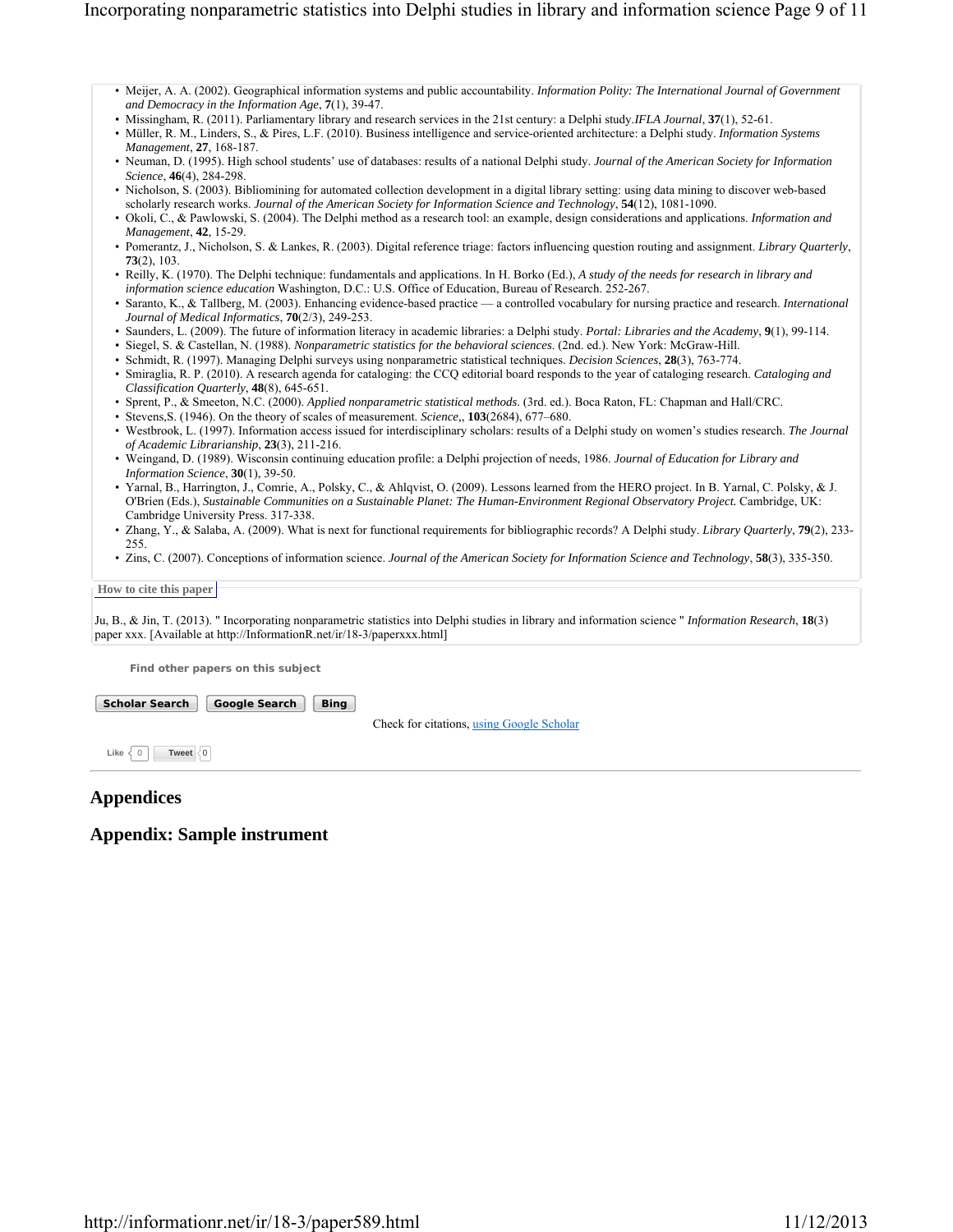#### DELPHI SURVEY

#### Issues in the Use of Information & Communication Technology for Distributed Research Collaboration (e-Research)

The purpose of this study is to identify major issues related to the use of information and communication technologies (ICTs) (e.g.,<br>collaboration software, videoconferencing, instant messaging) by researchers working in a

As the first step in this investigation, we are conducting a Delphi survey to draw upon the experiences of researchers who have used ICT in their collaborative work with other researchers who are geographically dispersed (

As pictured below, the survey is a multi-step process, beginning with independent brainstorming by panelists (Round 1). Next, the researchers narrow down the input lists and present-<br>researchers narrow down the input lists then re-rank the lists.

Each week (for a total of 3 weeks) panelists will complete a short, online survey (less than 15 minutes for each survey). For the purposes of the research, panelists are encouraged to participate in all three rounds of the study. At the end of the study, each<br>participant will receive a report of the study findings.

If you wish to participate in the study, just read the Informed Consent below and click the arrow button. We will need to receive your input to this initial questionnaire by Friday, March 18.

If you have any questions about this study or the survey, please contact us. Thank you for your time and participation.

Please check the type(s) of information and communication technologies you have used in distributed research collaborations to complet<br>project tasks, share knowledge, coordinate work, etc. (Check all that apply.)

- $\Box$  Blogs
- Calendars/meeting schedulers
- $\Box$  Collaboration software suites (e.g., Sharepoint)
- Electronic collaboration spaces
- $\Box$  Email
- Group Support Systems (GSS) software (brainstorming/decision making support)
- $\Box$  IM (Instant Messaging)
- $\Box$  Listservs
- Teleconferencing (audio only)
- Telephone/Skype
- Virtual prototyping environments (VPEs)
- $\Box$  Videoconferencing
- Virtual worlds (e.g., Second Life)
- $\Box$  Wikis
- Other (please list)

(Brainstorming) Please list as many factors you can think of (at least 10 items) that are major issues (challenges, constraints/conflicts,<br>barriers) in the use of information and communication technologies for distributed

| an an saoint Thomas Th |  |
|------------------------|--|